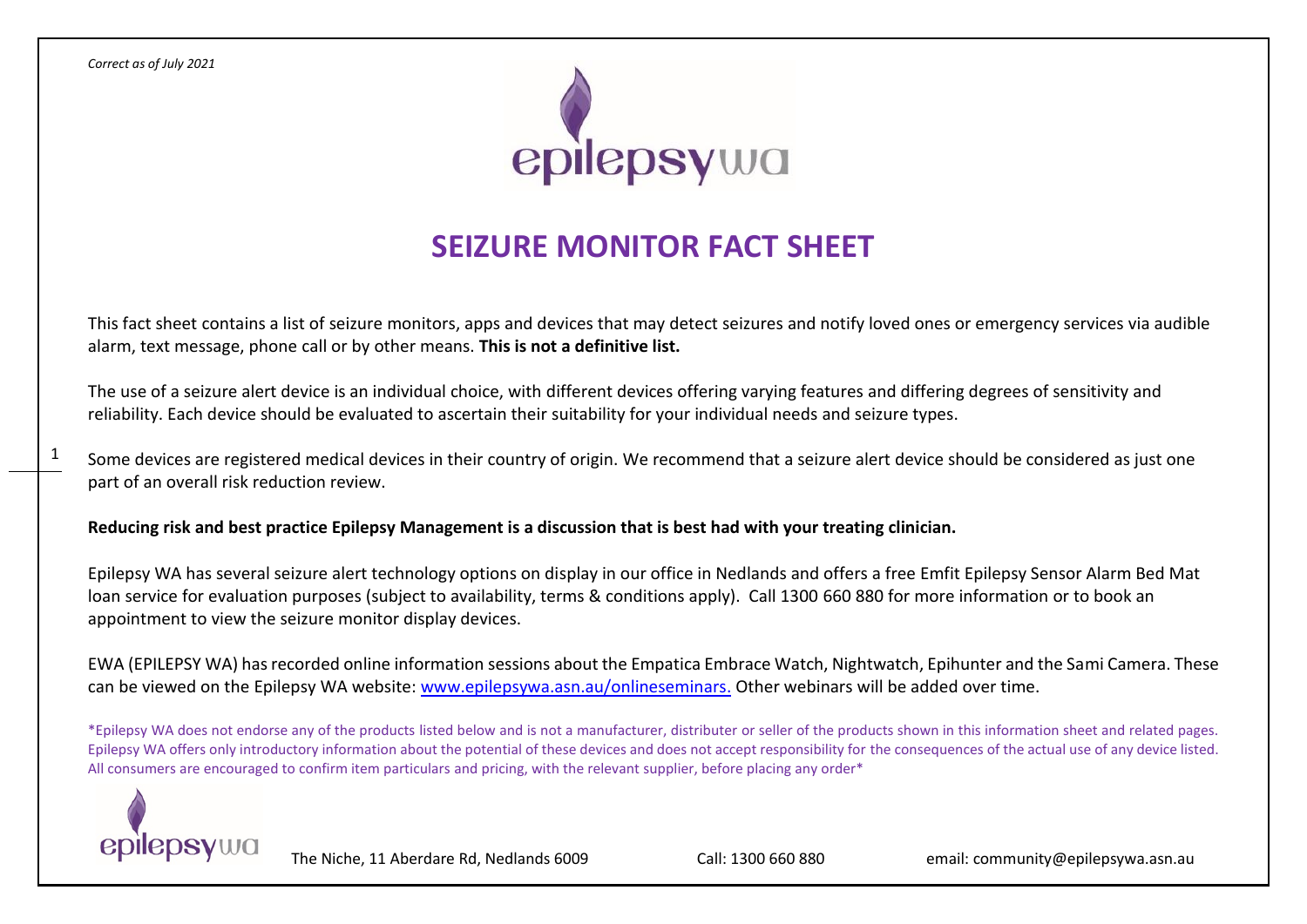# **DEVICES FOR DAYTIME OR 24HR USE**



 **Embrace2 Watch by Empatica Watch + Apps + Smart Phone/paired device + subscription plan + internet connection 8% discount code available**

**COST** from \$361 AUD + Monthly subscription (\$15.75 - \$71.44 AUD p/month). Shipping \$51.42 AUD. Further details on subscription plans and USD prices outlined below.

#### **WHERE TO BUY:** [www.empatica.com](http://www.empatica.com/) **8% discount code available from Epilepsy WA**

**WHAT IS IT?** A watch created in the USA to detect **tonic clonic seizures**. It can also monitor sleep quality, activity levels and act as a seizure diary. When it detects a tonic clonic seizure, it will send an alert SMS advising of the seizure & the wearer's GPS location to caregiver's mobile phones. There is a monthly subscription fee to enable the monitoring and alert function on the watch. A compatible Smart Phone and either an Internet or cellular data connection is required. **The Embrace2 is water-resistant up to 1 metre (but NOT suitable for use in salt water)**. The Embrace2 does not monitor heart rate, but it instead looks for repetitive movements of more than 20 seconds and electrodermal activity. It is available in 9 colours / strap choices including vegan options. **Suitable from age 6 to adult.** Several devices are compatible as the paired device, including those running IOS 10 +, android v5 + & Bluetooth low energy BLE 4.0/Bluetooth Smart.

**COST USD274** for the watch (approx. \$361 AUS) plus a monthly subscription charge. There are 3 subscription levels with a **monthly fee (paid in euros)** – Lite **9.90 EUR/\$15.75 AUD)**, Standard **(19.90 EUR/ \$31.74 AUD)**, Plus **44.90 EUR/\$71.44AUD)**. Annual options available. Shipping is \$39 USD / \$51.42 AUD. Prices quoted will change with exchange rate fluctuations.

#### **SUBSCRIPTION PLANS**

**Lite Plan** - ideal if you want a single caregiver and the benefit of event detection. **Standard Plan** – sends an alert to up to three Caregivers on detecting an event, with GPS location, it has a Rest Mode which may detect milder seizures during period of low physical activity. **Plus Plan** – as above with the bonus of having an unlimited number of carers that can be notified.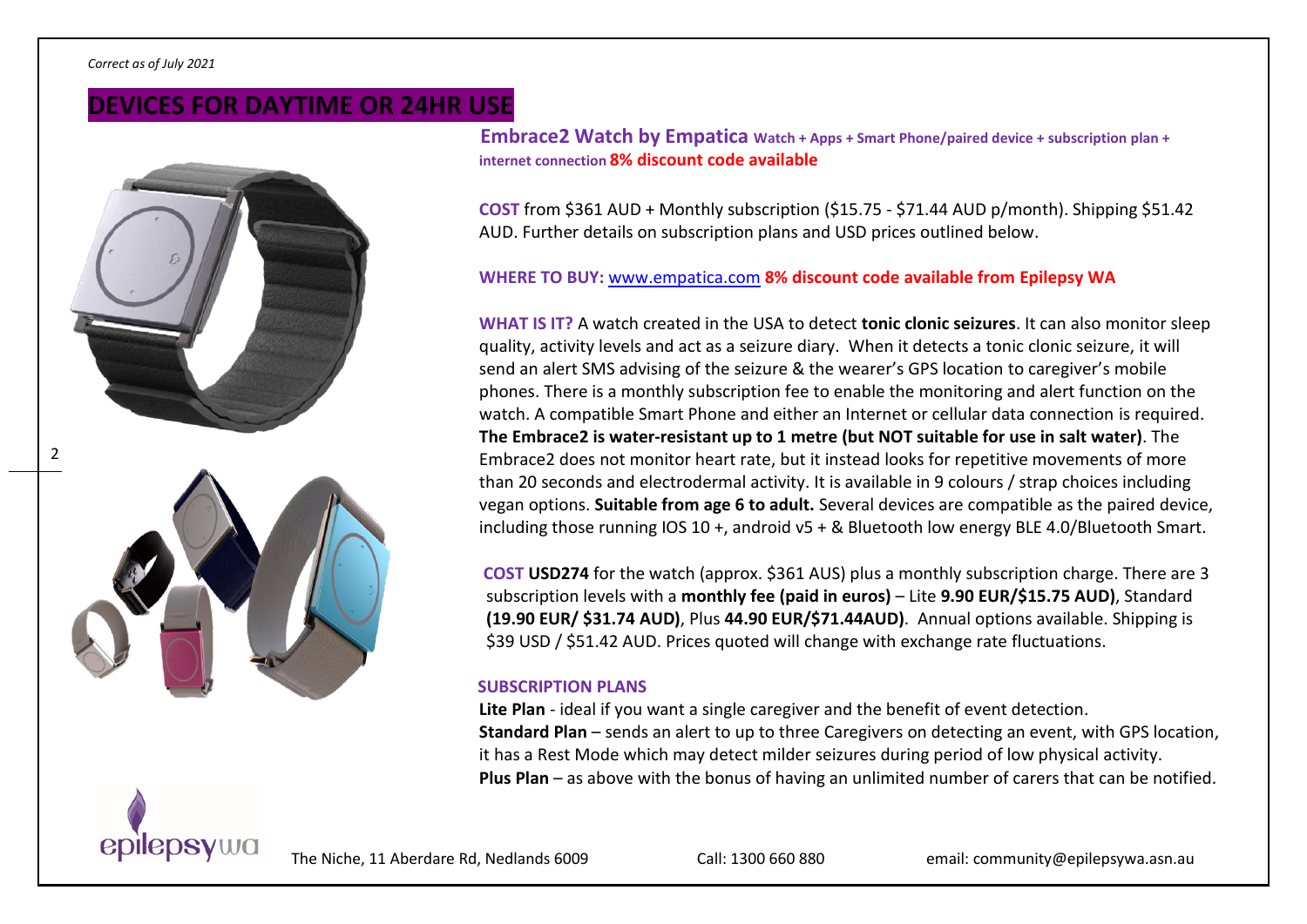

**EpiHunter EEG Headband (LOAN FOR USE) + Apps + Android Phone NDIS Registered. Detects absence seizures & focal onset impaired awareness seizures.** 

**COST** Subscription model from \$790 AUD per annum. Free Shipping Australia wide. 30 day money back guarantee.

**WHERE TO BUY** [www.seizurealertaustralia.com.au/product/epihunter/](http://www.seizurealertaustralia.com.au/product/epihunter/)

**WHAT IS IT?** Epihunter was created to detect absence seizures and notify care givers. It may be particularly relevant for use in classroom settings. **Suitable from aged 4 upwards.** 

EpiHunter works in conjunction with a wearable EEG headband and an **android** smart phone app (available for android ONLY). The app enables the activation of video recording via the linked phone, to capture footage of a seizure, including the moments before and after the event. The torch on the android phone which records the seizure, illuminates in the event that an absence seizure is detected. The event is also logged in an electronic seizure diary. The care giver requires an app to be installed on their android or apple smart phone for notification purposes.

The Epihunter Core smartphone app uses brainwaves from the EEG headset to detect and log absence seizures in real time. The headset has 3 gold-plated frontal copper dry sensors. The sensors are on a velcro strip and can be put into a sports cap or beanie. You can remove the Sensor module from the headset for charging. The Epihunter uses a subscription rather than a purchase model. You can purchase 'cool hats' adapted specifically for use with the headband in Europe [www.epihunter.com/shop](http://www.epihunter.com/shop)





 **COST** from **\$790 for a 1 year basic package to \$1,450 inc GST** for a 2 year value package with varying options in between. Your choice of Epihunter Subscription Package durations with options including or excluding a Samsung A10/A20e or similar phone. All packages include the EEG headband and accessories. 30 day money back guarantee. There is a current offer for the Epihunter for \$250 inc GST + 2 months access included (EEG Headset, Epihunter App, Phone stand. This does not include an android device).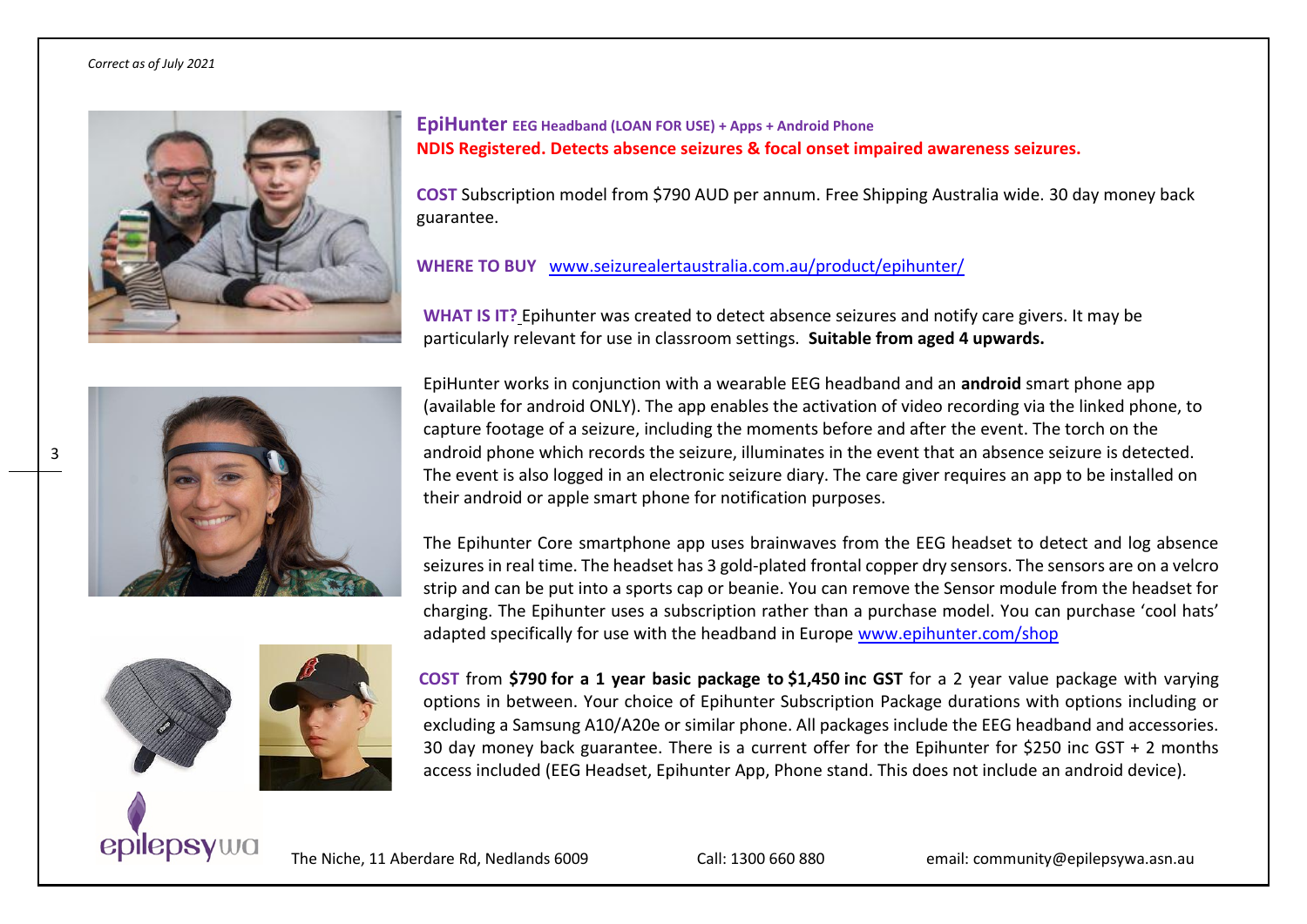4



## **SureSafeGO PLUS 4GX SmartWatch (with fall detector) NDIS registered. Water resistant.**

**WHAT IS IT?** SureSafeGO Plus 4GX Smart Watch is a wrist worn, personal watch – style alarm that allows two-way communication between the wearer and their responder and an inbuilt automatic fall detector. You can talk to your emergency contact like you would on a telephone and they will be automatically contacted if the watch detects a fall, which may occur with some seizure types. In addition, a text message is sent to three emergency contacts with the watches location, if a fall is detected. The duress mode could potentially be utilised if the wearer experiences an aura by pressing and holding the SOS button, which then calls the designated contacts in succession and sends a text message. A GPS tracker allows the wearer to be located at any time. A heart rate sensor tracks heart rate for (non-medical grade) analysis but an alarm or notification system is not linked to the heart rate tracking function.

#### **COST?**

**\$479 with free shipping.** The SureSafeGO PLUS 4GX medical alert watch comes with a Telstra SIM**. After the first 12 months, the SIM is \$40 per year** which covers all reasonable call costs.

#### **WHERE TO BUY**

Visit [www.personalalarms.net.au](http://www.personalalarms.net.au/) or tel:1300 739 991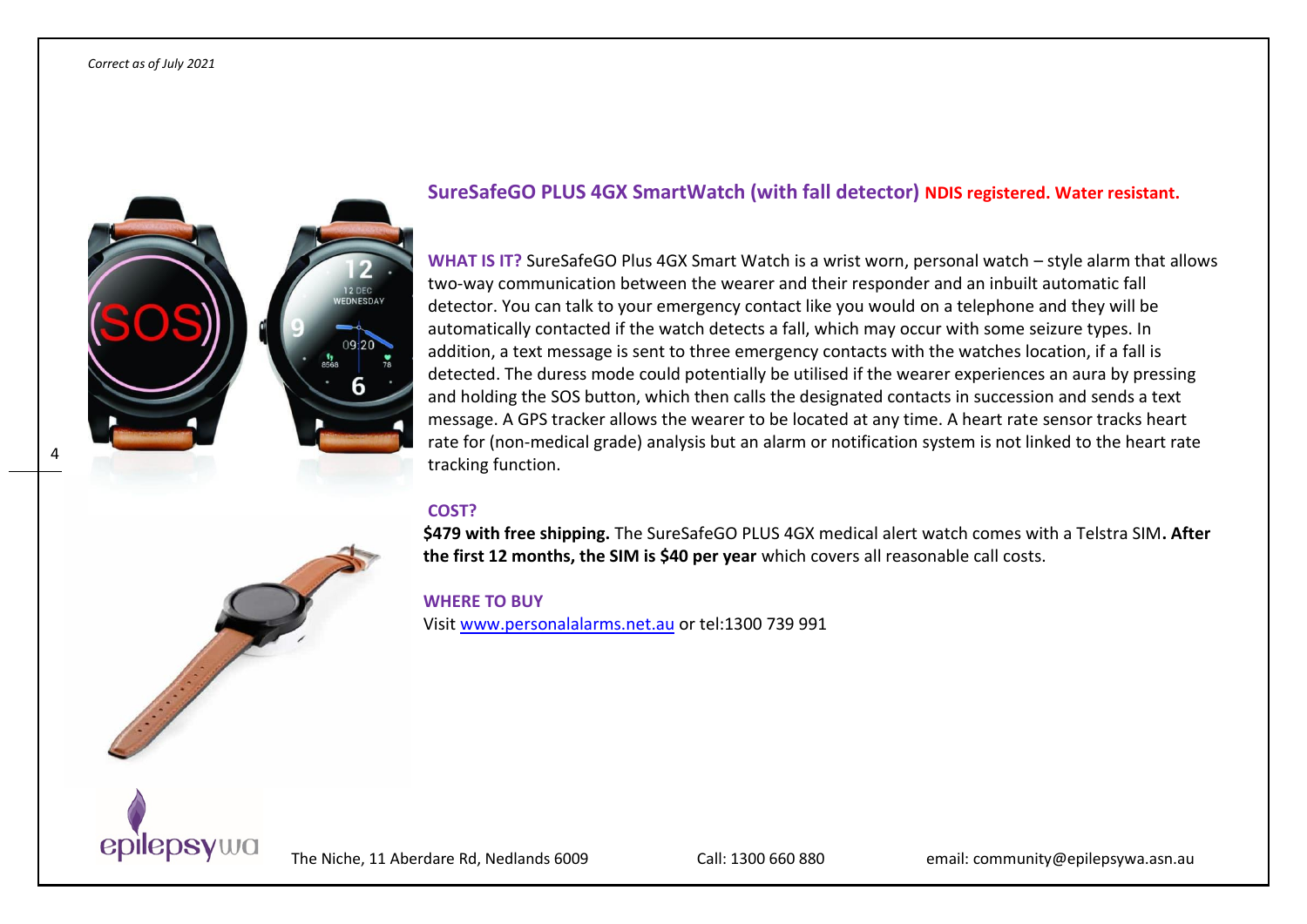

#### **Life Minder Fall alarm + sim cardNDIS registered. Water resistant.**

**COST** \$425 for the alarm which includes \$25 value SIM CARD. Optional wrist strap \$27. Free delivery

**WHERE TO BUY** Visit [www.lifeminder.com.au](http://www.lifeminder.com.au/) or call the office 1800 68 44 22 (Free Call)

**WHAT IS IT?** The Life Minder Personal Safety Alarm is a water resistant, wearable device that detects the sudden impact of a fall (which may occur with some seizures) and can alert up to 8 nominated people by sending a text message containing a Google Map showing its location accurate to within 2 meters. In addition, it will automatically call the telephone numbers in turn of up to 8 nominated support people. The wearer can also press the SOS function themselves to send a conscious alert with two-way speech to the first contact on the list.

Easily attached to a belt, lanyard, wrist strap or key ring.

It initially comes supplied with a pre-paid \$25 starter pack SIM card. The SIM card can be reloaded when required for as little as \$15.00 per annum (subject to change). Comes with a docking station.

Available in black or white.

**COST** The all-inclusive, once only cost, is \$425 which includes programming, a \$25 value sim card and express delivery. A wrist strap is available as an optional extra at a cost of \$27. There are no monthly monitoring fees and it is supplied, out of the box, ready for use.



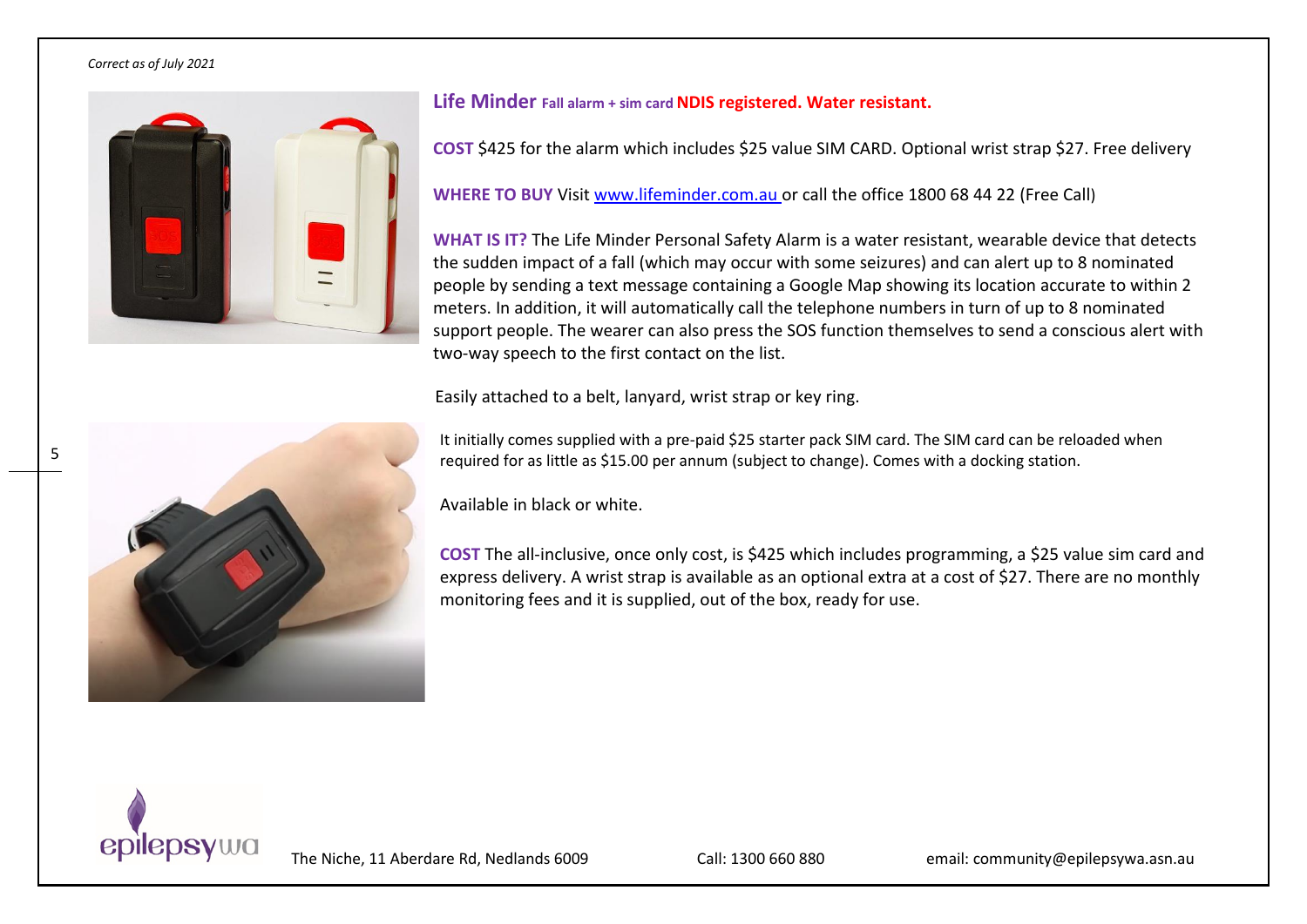6

# **DEVICES FOR NIGHT-TIME/BED-TIME USE ONLY**





**Emfit Epilepsy Sensor Alarm Bed Mat Bed Sensor + Controller + Portable Alarm Unit + Batteries + Mains power adaptor NDIS registered.**

**COST** \$1019 for the mat & controller, \$1438 with pager option, \$1496 with lifeminder option. Shipping Included

**WHERE TO BUY** Visit www.epiassist.com.au Phone 1800 68 44 22 or email [sales@epiassist.com.au](mailto:sales@epiassist.com.au)

**WHAT IS IT?** It is a bed sensor that was created to detect bedtime **tonic clonic seizures**, through a thin film ferroelectric sensor that is placed under OR on top of the mattress. It is suitable for children and adults who are at risk of a convulsive seizure. The mattress type will determine the fitting choice.

When a seizure is detected, an alarm is sounded through the devices alarm system. This device can also be used to alert carers when a person leaves the bed or does not return within a set period. There is a mains power lead and the unit does take batteries for us in case of power failure. Two mats can be connected to each other for those sleeping alone in larger beds. The sensitivity & volume can be adjusted to suit.

Comes with Bed Sensor, controller, mains power lead, wall mounting bracket, bed head bracket, 2 x AA batteries and user guide.

**PAGER MODEL** A pager is additionally available, which has a maximum range of 200 metres, to alert carers in larger homes, who may not hear the audible alarm. For adults living alone, the sensor can be connected to a Life Minder device (via special cable) and it can notify pre-programmed mobile phones to let loved ones know that a seizure has been detected.

Further details can be found here: [www.epiassist.com.au/Epilepsy-Safe-Bed](http://www.epiassist.com.au/Epilepsy-Safe-Bed)

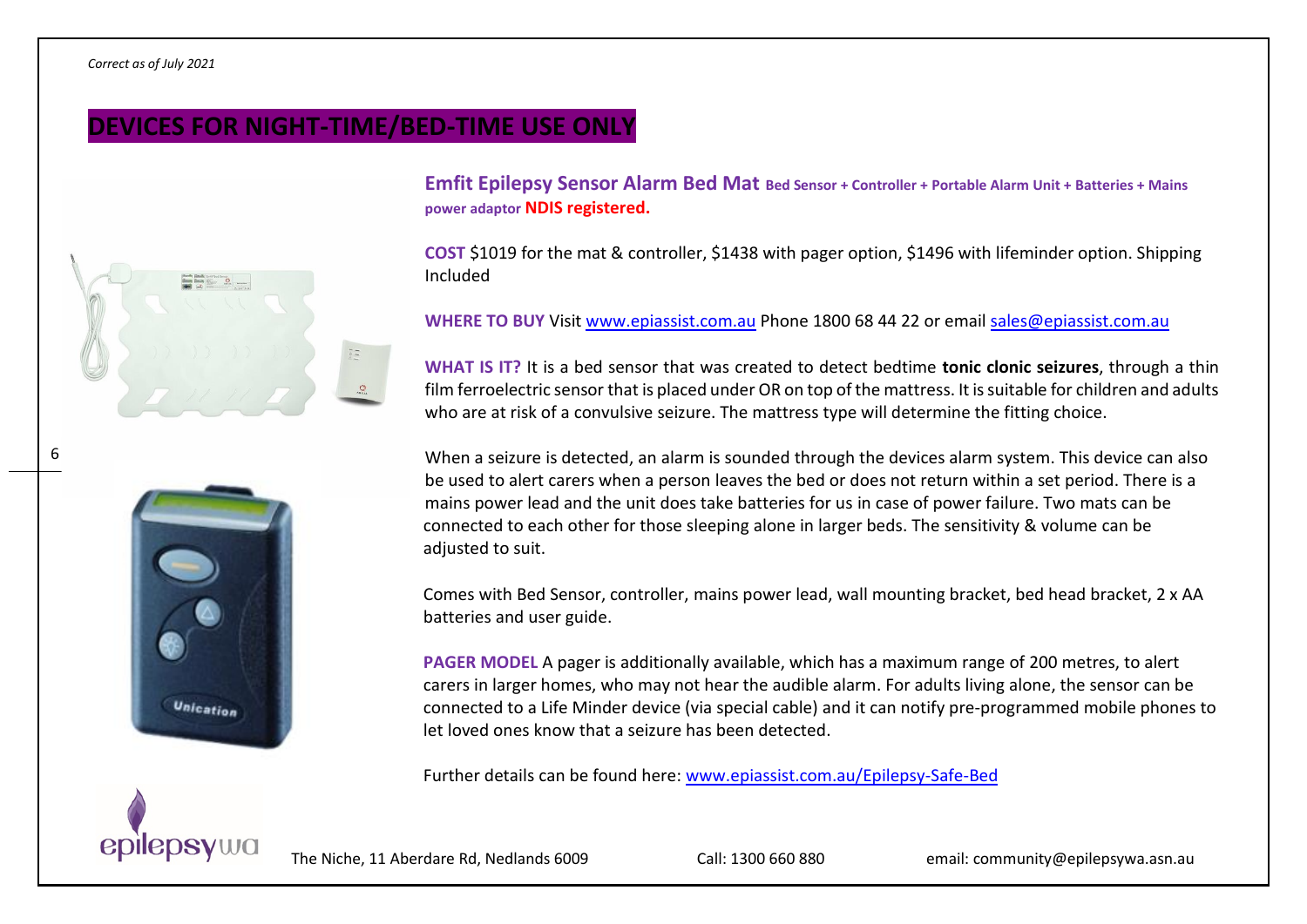**Medpage MP5V2 Specialist Monitor for Seizure Movement Bed Sensor + Controller + 2 Wireless Pager units + Batteries + Mains power adaptor NDIS registered. Detects various seizure types**

**COST MP5V2 Model** \$696 / **MP5UT Model** (for Children under 25kg) \$650. Shipping approx \$70

**WHERE TO BUY** Visit [www.doability.com.au](http://www.doability.com.au/) or call 1300 122 355

**WHAT IS IT?** A bed sensor that is positioned under a mattress in readiness to detect the convulsive movements of tonic clonic seizures and i**t** has a built in microphone to help detect vocalisations pre or during a seizure. An alert is sent to a portable wireless pager in another room (2 supplied) when a seizure is detected. The device also has adjustable sensitivity to allow for bodyweight and mattress type. The monitor is powered by a mains charger and has a battery backup in case of mains power failure. All aspects of the monitor are adjustable, allowing each user to tailor alert thresholds based on duration and intensity of seizure movements.

7 This device is best suited for older children (minimum weight 25kg) and adults who experience nocturnal tonic clonic seizures. Medpage also offer an alternative device for children who weigh under 25kg, the MP5-UT, which can also be used in cots.





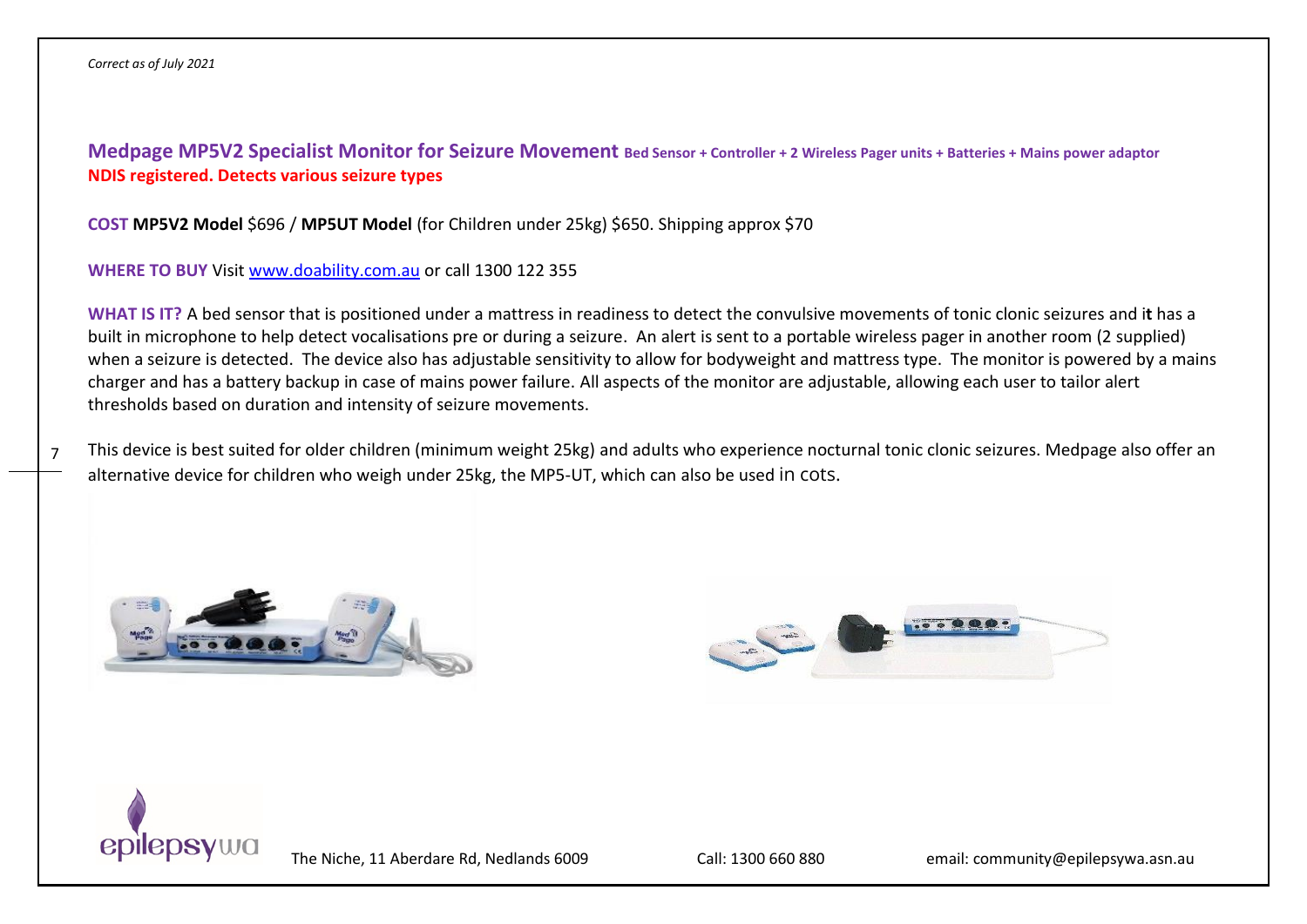



## **The NightWatch NDIS registered. Detects a variety of seizures. Can be worn on arm or calf.**

**COST** \$2490 with FREE shipping

**WHERE TO BUY** [www.seizurealertaustralia.com.au/product/nightwatch/](http://www.seizurealertaustralia.com.au/product/nightwatch/)

**WHAT IS IT?** A wireless armband for nocturnal epilepsy that monitors heart rate and motion while the wearer is lying in bed. When the NightWatch detects a seizure, a warning is transmitted to a caregiver via a wireless signal to the armband's corresponding base station. The NightWatch was **created to detect various types of seizures including Tonic seizures, Tonic-clonic seizures, Hypermotor seizures, Clustered myoclonic seizures.** It can be connected to the internet, so you can collect the wearer's heart rate and motion data. The armband can be worn on either the arm or the calf.

Whilst the Night Watch has been tested to detect Tonic Clonic Seizures in children and adults aged 4 years and older, there are some reports of children as young as 18 months using this device, but with an increased risk of false alarms occurring.

Users who live alone can add a 4G GSM Module & Panic Button that will alert up to 5 nominated people via text message, phone call or email, if the alarm is either triggered from a possible seizure detection or if the user presses the panic button. An additional cost of \$495 applies.

Download the informative brochure here [www.seizurealertaustralia.com.au/wp-content/uploads/2020/02/nightwatch-brochure.pdf](http://www.seizurealertaustralia.com.au/wp-content/uploads/2020/02/nightwatch-brochure.pdf)

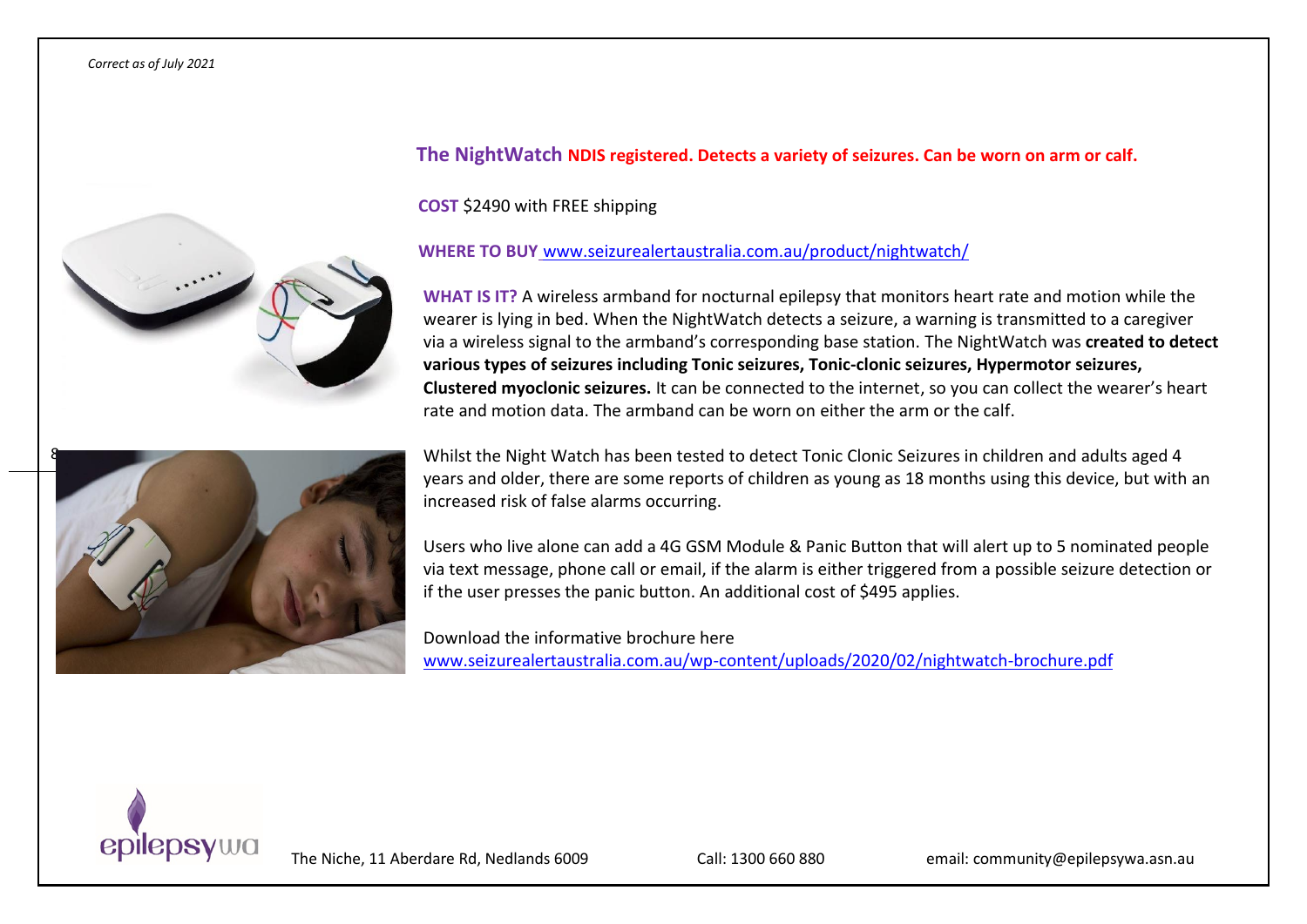

**SAMi – The Sleep Activity Monitor Camera + app + IOS device (option to purchase a package with Ipod/Ipad mini/wifi router if required)**

### **COST \$650** (SAMi-3 camera only, top left)

**\$1490** - Standard SAMi-3 Kit (the SAMi-3 Camera, tested & Preconfigured 6th Generation 16/32GB iPod Touch, tested & Preconfigured Dual Band WiFi Router and accessories, bottom left) **\$1990** - JB Edition SAMi-3 iPad Kit (the SAMi-3 Camera, tested & Preconfigured iPad Mini 4 WiFi 128GB, tested & Preconfigured Dual Band WiFi Router & all accessories, bottom). **FREE** Shipping.

**WHAT IS IT?** A sleep activity monitor for caregivers & individuals who need to watch carefully for abnormal movements at night. During sleep, audio-video information from a remote infrared video camera is sent to an app that runs on an iOS device such as an iPhone or iPod Touch. The SAMi app records & analyzes the video for unusual activity. When an unusual event is detected, it sounds an alarm & records live audio & video from the SAMi network camera on the chosen device. You can then share these recordings with your doctor.

**WHERE TO BUY** Visit [www.samialertaustralia.com.au/shop](http://www.samialertaustralia.com.au/shop)

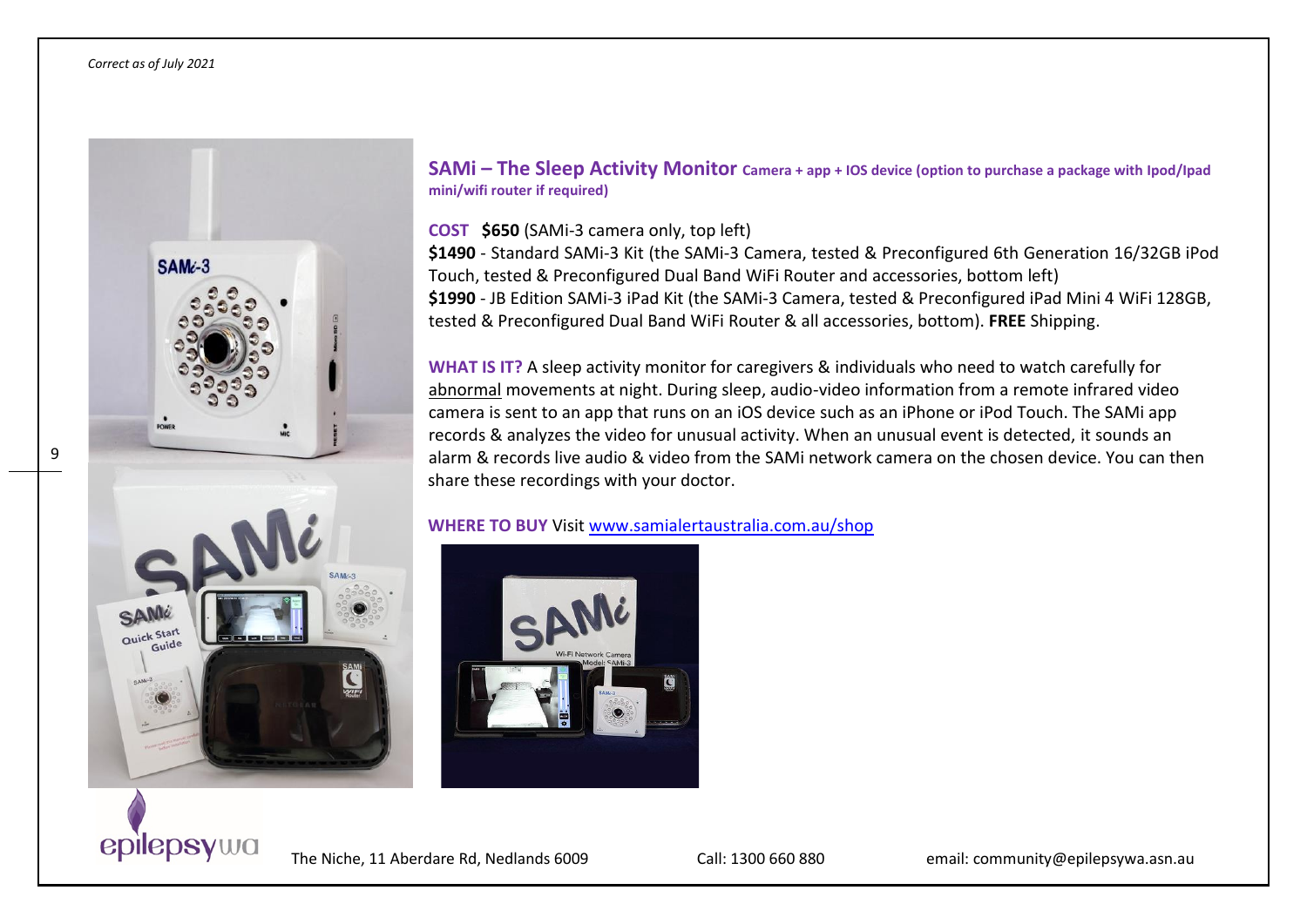# **BABY MONITORS**

If a seizure alert technology device is not practical for you to purchase**, you may opt to use a baby monitor as a listening device or movement sensor**. These monitors can be purchased at differing price points. Some baby monitors have differing functionality to include video, movement etc. Please note **these are not purposely designed as a seizure alert monitor** however, they may be useful to amplify the sounds of a seizure occurring if the seizure results in noise creation. In addition, some people opt to use baby monitor devices in conjunction with a seizure alert device, to help amplify the sound of any alarm. **We encourage people to research the capability around any device they purchase in advance**.

# **SPECIFIC ITEMS FOR INFANTS & TODDLERS**



## **Owlet Smart Sock Plus Sock + App + optional camera**

**COST \$799.99** for both the sock and the camera. These can be purchased individually (the sock does not require the camera to work, but it does not provide any visual footage); sock costs \$549.99, owlet cam costs \$249.99 (Smart HD Video Baby Monitor with nightvision & 2 way audio). Existing customers with Version 3 can purchase an additional sock suitable for use up to age 5 for \$109.98 **FREE** Shipping

#### **WHERE TO BUY** www.owletcare.com.au



**WHAT IS IT?** The Owlet Smart Sock will track your baby's heart rate and oxygen while they sleep and send notifications if baby needs to be checked on. The Owlet Monitor Duo tracks your baby's heart rate and oxygen levels while streaming live video and audio to your phone. Stay informed of your baby's needs with live readings of heart rate and oxygen levels in the Owlet app. Parents can see and hear baby from anywhere, and multiple users can access the same account with a single login.

The duo consists of a wearable 'sock' and a camera. The device was originally **designed to be used by children from birth (5lb/2.2kg up to 18 months of age (11kg). From October 2021 it is now suitable for children from birth up to 5 years of age (or until they weigh around 25kg)**. Existing customers with Version 3 can purchase an additional sock suitable for use up to age 5 for \$109.98. May also detect certain seizures, as there is often a fluctuation of heart rate or blood oxygen level during a seizure event.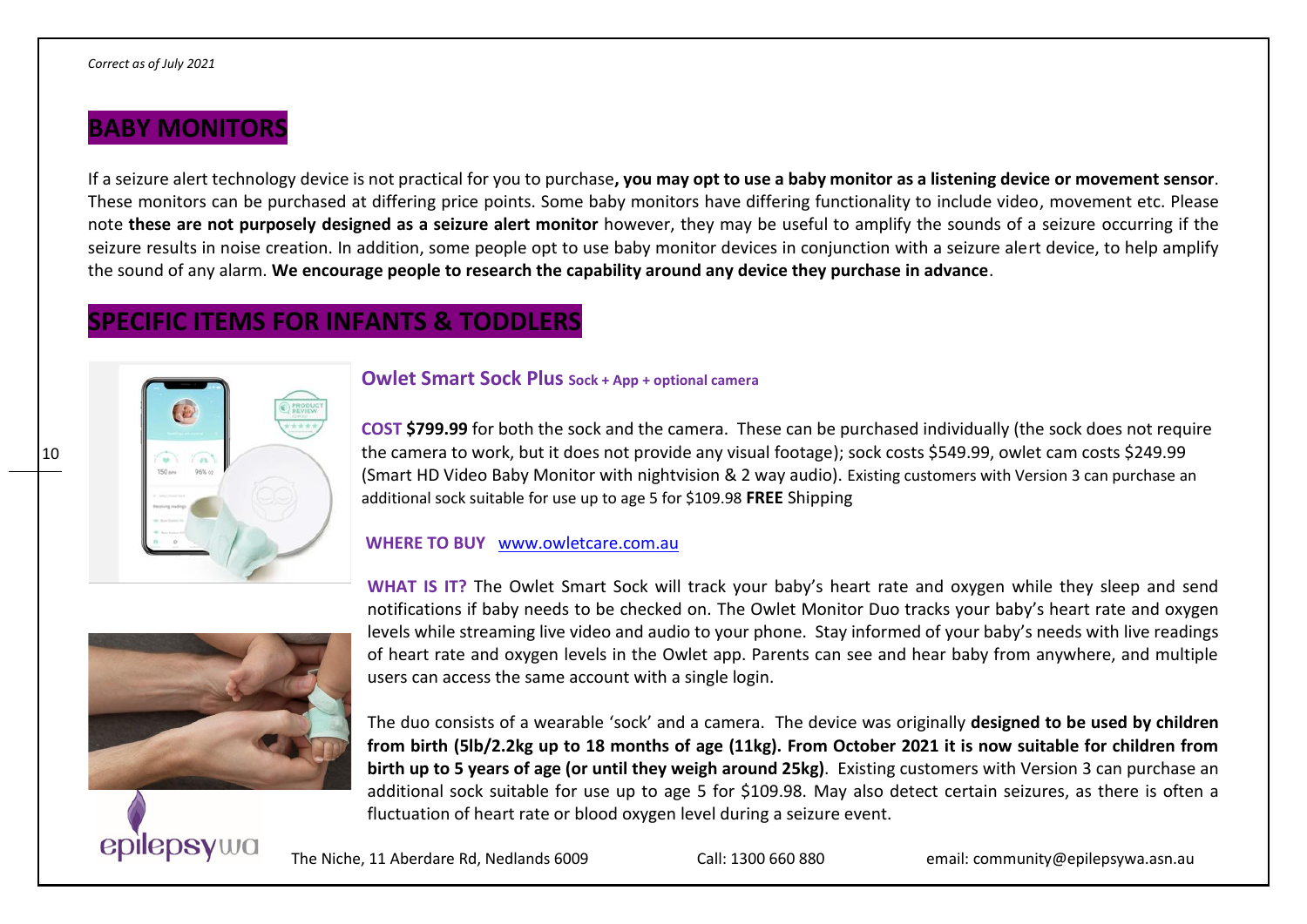11

# **SMART PHONE APPS**

In addition to seizure alert technologies, apps exist that may assist with scheduling medication reminders, act as seizure diaries and more.

Seer Health has recently launched a seizure forecasting app which may help some individuals to forecast when they are more likely to experience a seizure, as one part of the apps functionality. Visit [www.seermedical.com/seer-app/](http://www.seermedical.com/seer-app/ )

**All apps should only be considered as one part of an overall risk reduction strategy.**

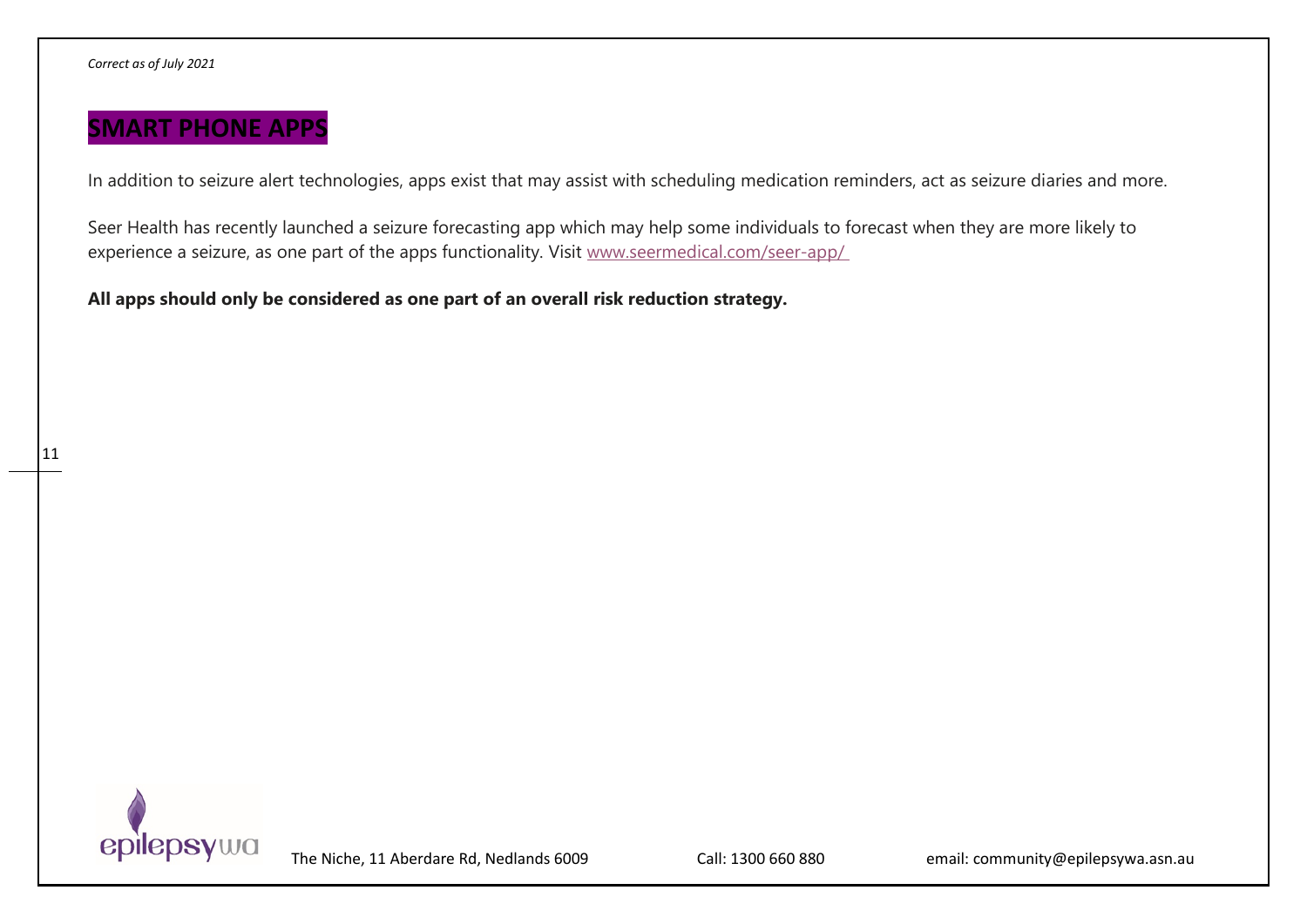12



#### **My Medic Watch App for android and IOS**

**COST** There is no cost for the app but there is a monthly fee for the detection and alert service with 3 subscription levels & a **monthly fee** – Starter **(\$10 AUD)**, Plus **(\$20 AUD)**, Premium **(\$55 AUD)**. You also have the option to pay yearly.

**WHAT IS IT?** An app that runs on Apple and Android smartwatches. It **aims to automatically detect falls or seizures**, using algorithms to interpret data captured by smartwatch sensor technologies. The app is **compatible with a variety of Apple, Samsung and Android Smart Watches.** If the My Medic Watch app detects a seizure or fall, it notifies his/her caregivers, providing details of the individual's location. Each alert recipient can send a response advising whether they are able to assist, which is forwarded to both the individual and the other caregivers.

The My Medic Watch seizure app may capture 'generalised tonic-clonic seizures'. In some cases, if and only if the smartwatch is worn on the same side as the seizure side, it might capture myoclonic seizures and might also capture a focal motor seizure.

#### **PLANS AVAILABLE**

**Starter Plan** – seizure and fall detection, manual alert function, push notification to up to 3 carers, data recorded and email support

**Plus Plan** – as above with up to 5 caregivers notified, sms messages, ability to access and share data **Premium Plan** – as above with unlimited number of carers notified, call centre & data analysis

### **WHERE TO BUY / DOWNLOAD**

<https://play.google.com/store/apps/details?id=com.mymedicwatch.seizure.prod> or <https://apps.apple.com/au/app/seizure-alert-my-medic-watch/id1392205704>

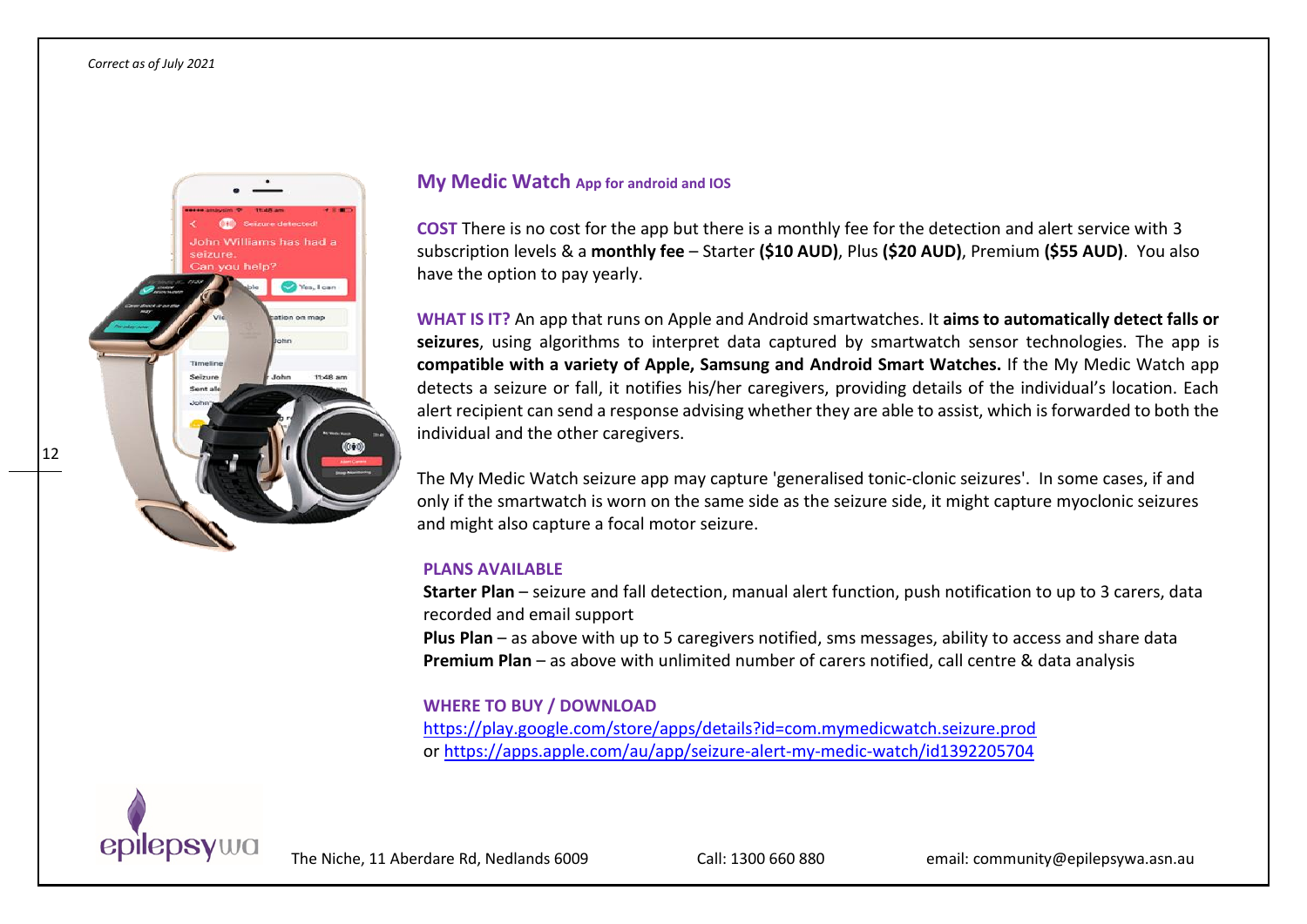13



## **SeizAlarm App App** for IOS

**COST** There is no cost for the app, but there is a \$14.99 USD/month or \$149.99 USD/year subscription required for seizure detection and the help request service. (Approx \$20 AUD monthly / \$201 AUD Annually dependent on exchange rates)

**WHAT IS IT?** An iPhone and Apple Watch app that enables those with epilepsy and other seizure disorders to alert emergency contacts automatically when seizure-like motion is detected or manually if they need immediate help or think they might need help soon. It is suggested that using the watch is more accurate and it also allows you the option of heart rate based detection (not available on iPhone).

Emergency contacts will receive a text message, email and phone call letting them know the user needs help with the GPS coordinates of where the user is located. The user has control over which contact methods are used for each contact. The "Help Request" button should be used if you feel a need for immediate assistance or the "Time Delayed Help" button can be used if you have frequent mild to moderate auras (simple-partial seizures), that do not always result in tonic-clonic seizures. Using the Time Delayed Help button starts a timer and if the delayed help request is not ended manually by the user after user-controlled set period, then a help request is sent to your emergency contacts. This option can also be used if the user believes they are experiencing any other symptoms you believe could be a precursor to a seizure.

**WHERE TO BUY / DOWNLOAD** <https://apps.apple.com/app/apple-store/id978475280?mt=8>

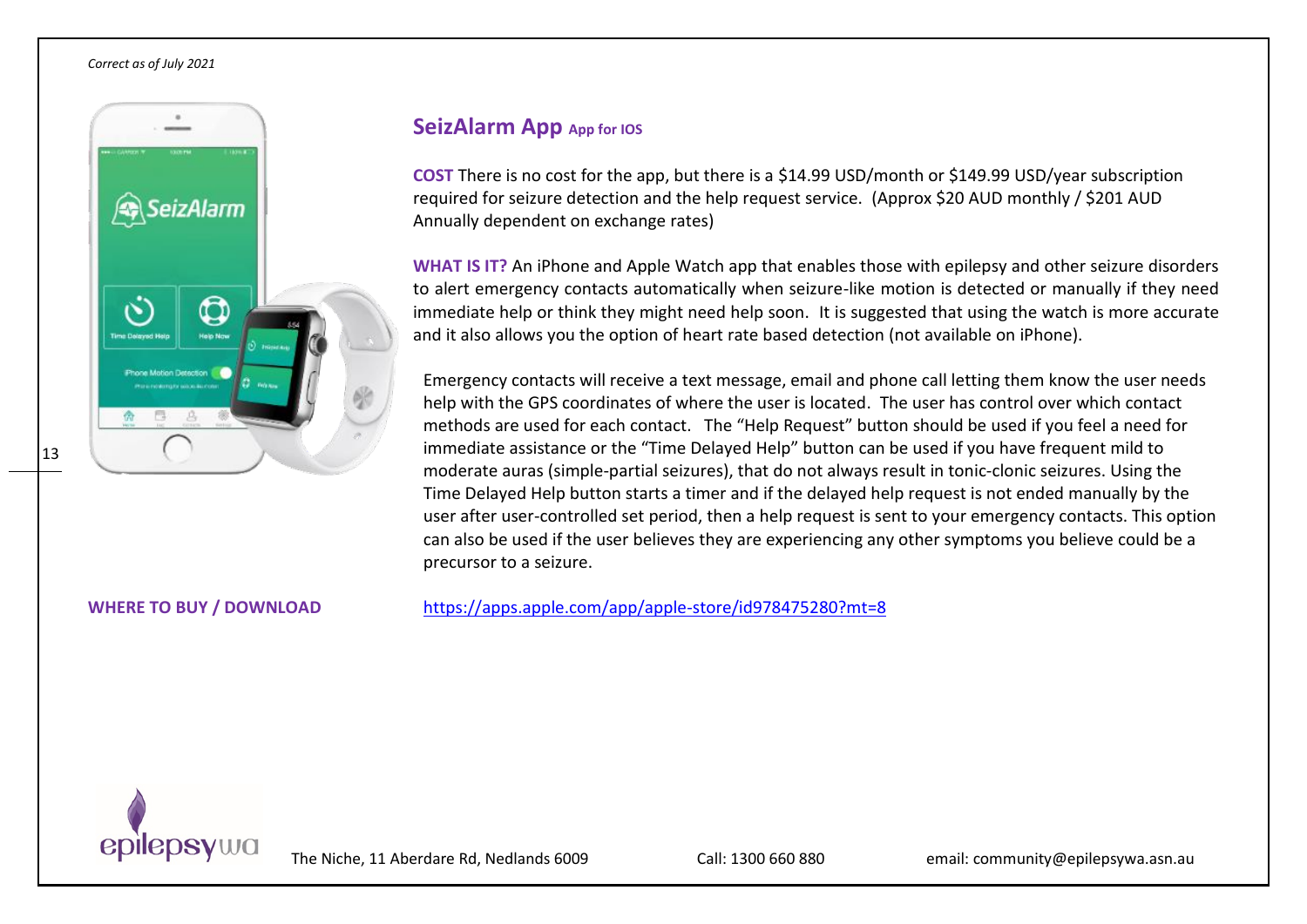### **SmartWatch Inspyre App for android or IOS**

**COST** \$26.96 activation fee + annual service fee from \$160 - \$754 (dependent on current exchange rates)

**WHAT IS IT?** A movement detection and alerting monitoring app that can be used with the Apple Watch and with Samsung Gear S3, Gear Sport, and the Samsung Galaxy/Galaxy Active 1 and 2 watch. The watch looks for repetitive shaking motion - upon the detection of such motion, the SmartWatch Inspyre sends information from the watch to the user's phone via Bluetooth. The phone then sends out alert notifications that abnormal motions have been detected to whomever has been selected as an alert recipient.

#### **PLANS AVAILABLE**

The Bronze, Silver and Gold plans ALL offer motion detection, instant alerts, and event recording with secure access. They also all offer adjustable settings for both am and pm use - the user can determine the intensity and duration of the movement they would like the Inspyre to detect and alert upon.

**Bronze Plan** - single contact only

- **Silver Plan** up to five contacts to receive a text message alert, one primary contact to receive a voice call, a "Get Help" button, and snooze option where the wearer can pause the movement monitoring
- **Gold Plan** unlimited contacts receive a text message alert, one primary contact will receive a phone call, GPS location of the individual in the text of the alert, medication reminders, a snooze option, symptom reporting, and heart rate data recording during an event

## **WHERE TO BUY** [www.smart-monitor.com](http://www.smart-monitor.com/)

- **COST \$20 USD /\$26.96 AUD** Activation Fee **plus** annual service fee (choice below)
	- Android Annual Service Fee: IOS Annual Service Fee:
	- **- Bronze USD119/\$160 AUD - Bronze USD179/\$241 AUD**
	-
	- **- Silver USD239/\$322 AUD - Silver USD359/\$484 AUD**
	- **- Gold USD479/\$646 AUD - Gold USD559/\$ 754 AUD**
- 

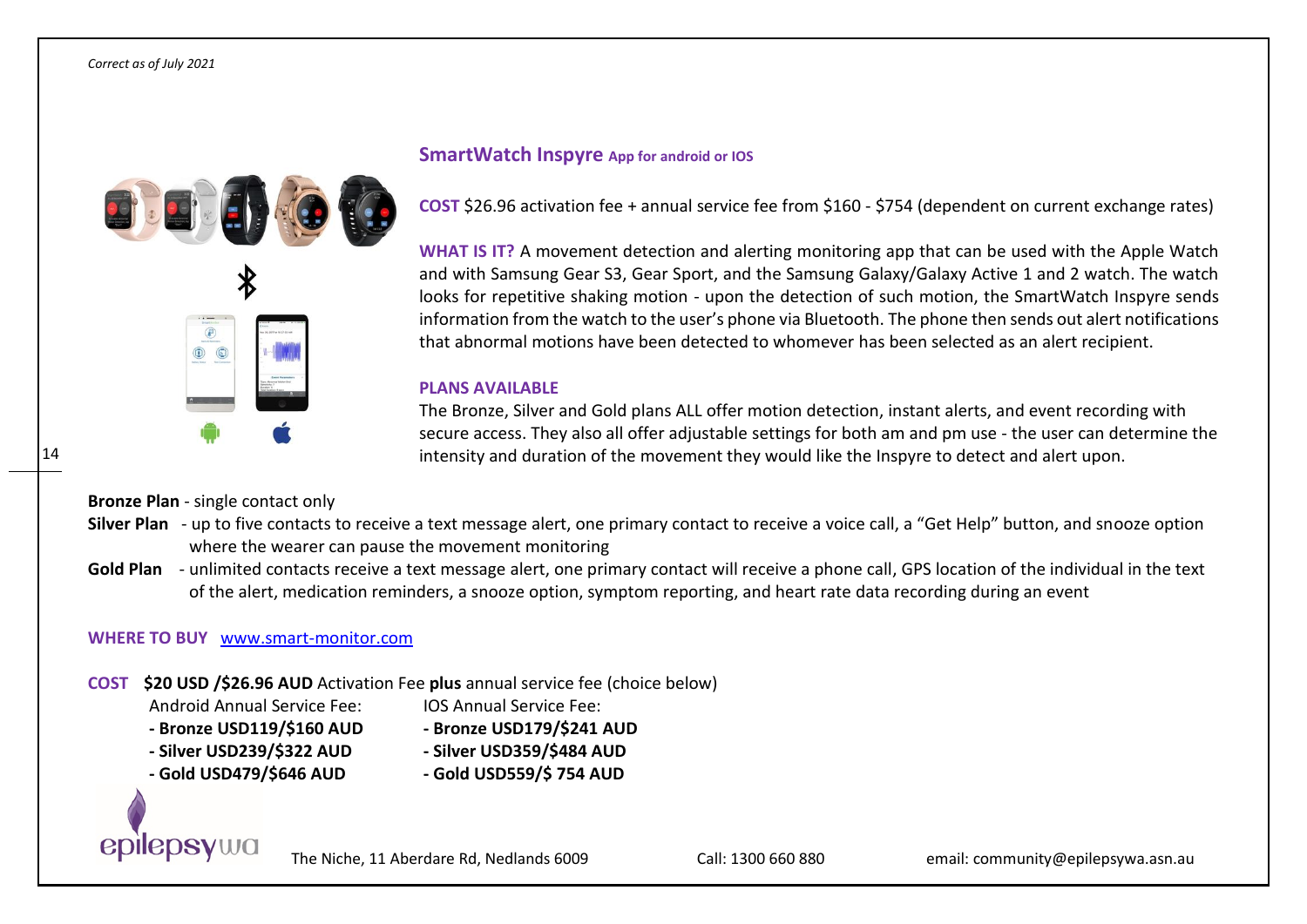

# **SEIZURE ALERT TECHNOLOGY INFORMATION SHEET**

| <b>Product</b><br><b>Description</b>                                                                                                                                                                       | Cost                                                                                                                                                                                                                                                               | Type of<br><b>Product</b> |     | Seizure Type Intended<br>to Detect |                    |     | When to Use | <b>Alert</b><br>Sent to | <b>GPS</b><br>Location                            | Person<br>Can                         | Where to purchase                                                                                                                                            |
|------------------------------------------------------------------------------------------------------------------------------------------------------------------------------------------------------------|--------------------------------------------------------------------------------------------------------------------------------------------------------------------------------------------------------------------------------------------------------------------|---------------------------|-----|------------------------------------|--------------------|-----|-------------|-------------------------|---------------------------------------------------|---------------------------------------|--------------------------------------------------------------------------------------------------------------------------------------------------------------|
|                                                                                                                                                                                                            |                                                                                                                                                                                                                                                                    | Device                    | App | Convulsive                         | Non-<br>convulsive | Day | Night       | <b>Carers</b><br>Phone  | Sent                                              | Send<br><b>Manual</b><br><b>Alert</b> |                                                                                                                                                              |
| Embrace2<br>Watch by<br><b>Empatica</b><br>- A watch<br>that is<br>connected to<br>$15$ <sup>a</sup> person's<br>mobile via<br>Bluetooth<br>connection<br>which may<br>detect tonic<br>clonic<br>seizures. | Watch USD274<br>( \$361AUD)<br>8% discount may<br>be available for<br>EWA members.<br>Monthly<br>Subscription Fee<br>- Lite<br>(€9.90/\$15.75)<br>- Standard<br>$(E19.90/\$31.74)$<br>- Plus<br>(€44.90/\$71.44)<br>Can Pay Yearly<br>Shipping:<br>USD39/\$51 AUD) | Y                         | Y   | Y                                  | N                  | Y   | Y           | Y                       | v<br>(with STD<br>and PLUS<br>plans, not<br>LITE) | N                                     | Empatica (US based)<br>web: www.empatica.com<br>email: support@empatica.com<br>Tel: +1 (866) 739-2049<br>Monday – Friday<br>$9:00$ am – 1:00pm EST (US Time) |

*NB*: All prices are subject to change, currency conversions are intended as a rough guide only. All consumers are encouraged to contact the suppliers to confirm costings and item *particulars before ordering directly from them.*

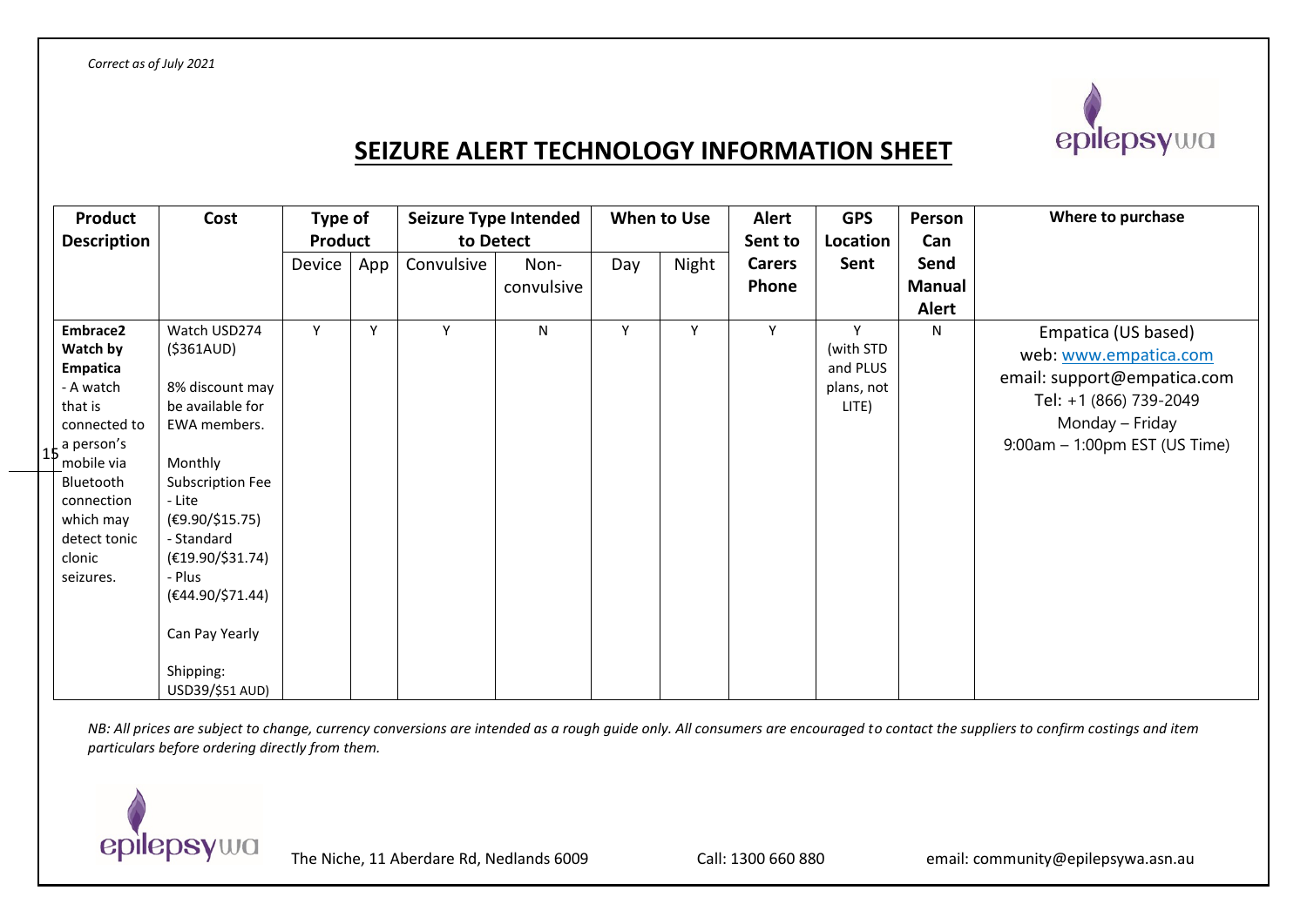| <b>Product</b><br><b>Description</b>                                                                                    | Cost                                                                                                                                                                      | Type of<br><b>Product</b> |     | Seizure Type Intended<br>to Detect      |                    | When to Use              |       | <b>Alert</b><br>Sent to                                              | <b>GPS</b><br>Location | Person<br>Can                         | Where to purchase                                                                                                                                                         |
|-------------------------------------------------------------------------------------------------------------------------|---------------------------------------------------------------------------------------------------------------------------------------------------------------------------|---------------------------|-----|-----------------------------------------|--------------------|--------------------------|-------|----------------------------------------------------------------------|------------------------|---------------------------------------|---------------------------------------------------------------------------------------------------------------------------------------------------------------------------|
|                                                                                                                         |                                                                                                                                                                           | Device                    | App | Convulsive                              | Non-<br>convulsive | Day                      | Night | <b>Carers</b><br>Phone                                               | Sent                   | Send<br><b>Manual</b><br><b>Alert</b> |                                                                                                                                                                           |
| <b>EpiHunter</b><br>- A wearable<br>device that<br>may detect<br>Absence<br>Seizures                                    | $$790 - $1,450$<br>Choice of<br>Epihunter<br>Subscription<br>Package with<br>options $+/- a$<br>Samsung<br>A10/A20e<br>phone. EEG<br>headband&<br>accessories<br>included | Y                         | Y   | ${\sf N}$                               | Y                  | Y                        | N     | Y                                                                    | N                      | N                                     | Seizure Alert Australia (Victoria)<br>web: www.seizurealertaustralia.com.au<br>email: info@seizurealertaustralia.com.au<br>Tel: 0492 961 777<br>Monday - Friday 9am - 5pm |
| <b>SureSafeGO</b><br>$16$ PLUS 4GX<br><b>SmartWatch</b><br>-SOS<br>smartwatch<br>with alarm &<br>fall detector &<br>GPS | \$490 for the<br>watch $+$ \$40 per<br>year for SIM                                                                                                                       | Y                         | N   | Y<br>(FALL<br><b>DETECTION</b><br>ONLY) | ${\sf N}$          | Y                        | Y     | Y                                                                    | Y                      | Y                                     | Visit Sure Safe (Queensland)<br>Web: www.personalalarms.net.au or<br>tel:1300 739 991                                                                                     |
| <b>Life Minder</b><br>- Wearable<br>pendant<br>device that<br>may detect<br>falls                                       | \$425 for the<br>pendant - inc.<br>\$25 prepaid<br>SIM card<br>Shipping: free                                                                                             | Y                         |     | Y<br>(Fall<br>detection<br>only)        | N                  | Y                        | N     | Y<br>(Calls first<br>person on<br>list as well<br>as sending<br>SMS) | Y                      | Y                                     | Life Minder (NSW)<br>web: www.lifeminder.com.au<br>Tel: 1800 684 422 or 0414 492 222                                                                                      |
| <b>Emfit Epilepsy</b><br><b>Sensor Alarm</b><br>- a bed sensor<br>mat & alarm                                           | $$1019$ (mat +<br>controller) \$419<br>for the optional<br>pager. Incl.<br>shipping                                                                                       | Y                         |     | Y                                       | $\mathsf{N}$       | Y (Only<br>if in<br>bed) | Y     | N<br>(Alert sent<br>to pager if<br>purchased)                        | N                      | N                                     | Epi-assist (NSW)<br>web: www.epiassist.com.au<br>email: sales@epiassist.com.au<br>Tel: 1800 684 422                                                                       |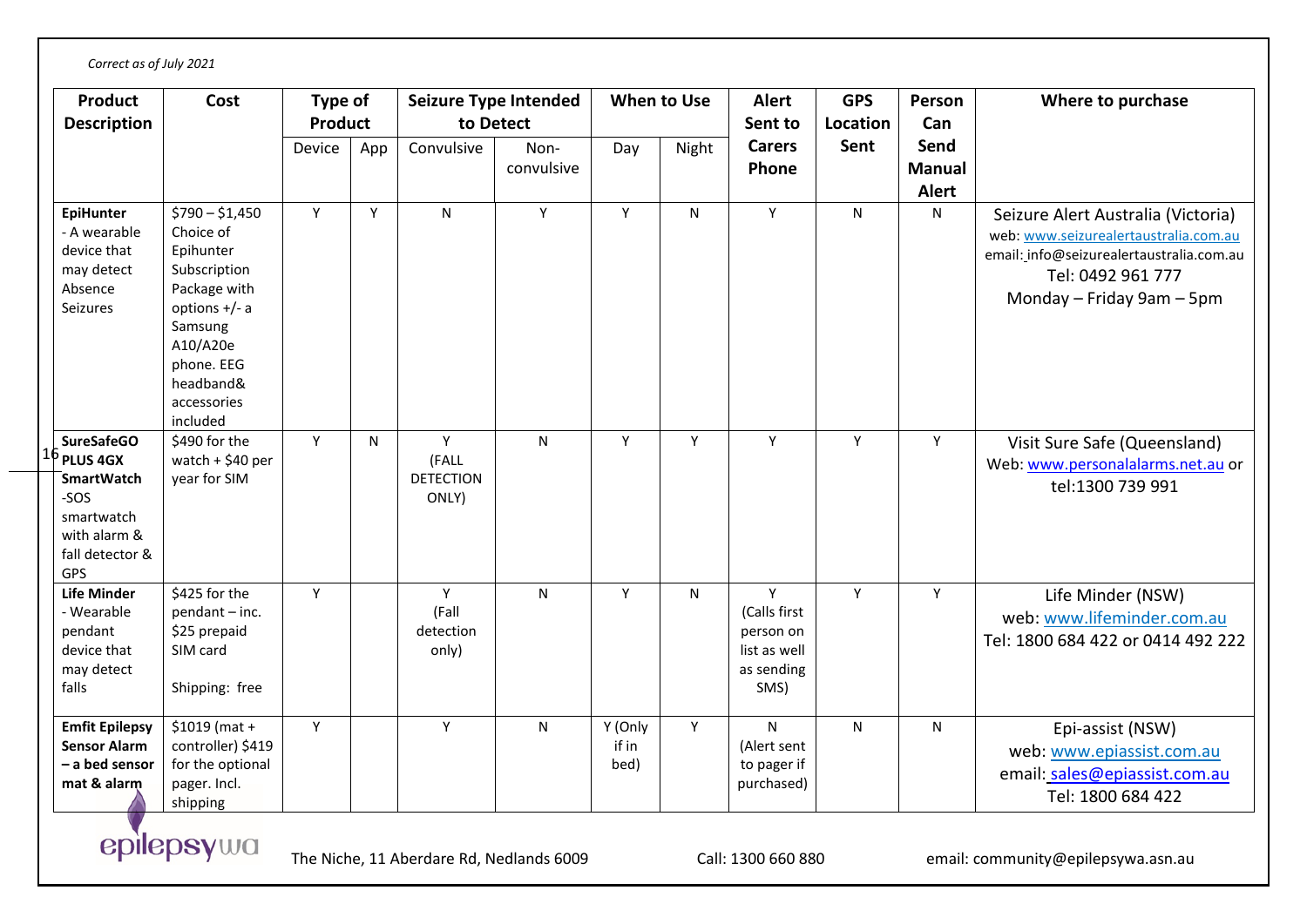| <b>Product</b><br><b>Description</b>                                                                                     | Cost                                                                         | Type of<br><b>Product</b> |     |            | Seizure Type Intended<br>to Detect                                                                            |                                                                   | <b>When to Use</b> | <b>Alert</b><br>Sent to                                                                         | <b>GPS</b><br>Location | Person<br>Can                         | Where to purchase                                                                                                                       |
|--------------------------------------------------------------------------------------------------------------------------|------------------------------------------------------------------------------|---------------------------|-----|------------|---------------------------------------------------------------------------------------------------------------|-------------------------------------------------------------------|--------------------|-------------------------------------------------------------------------------------------------|------------------------|---------------------------------------|-----------------------------------------------------------------------------------------------------------------------------------------|
|                                                                                                                          |                                                                              | Device                    | App | Convulsive | Non-<br>convulsive                                                                                            | Day                                                               | Night              | <b>Carers</b><br><b>Phone</b>                                                                   | Sent                   | Send<br><b>Manual</b><br><b>Alert</b> |                                                                                                                                         |
| Medpage<br>- under<br>mattress<br>sensor<br>- Alert sent to<br>a wireless<br>pager<br>- inbuilt<br>microphone            | MP5V2 - \$696<br>MP5UT - \$650<br>(for children)<br>Shipping<br>approx. \$70 | Y                         |     | Y          | N                                                                                                             | v<br>(must<br>be in<br>bed)                                       | Υ                  | N<br>(Alarm<br>sounds<br>through<br>provided<br>pagers)                                         | N                      | N                                     | Do Ability (VIC)<br>web: www.doability.com.au<br>email: support@doability.com.au<br>Tel: 1300 122 355                                   |
| Nightwatch<br>- wireless<br>armband that<br>monitors<br>heart rate and<br>motion while<br>the wearer is<br>lying in bed. | \$2490 Including<br>Shipping                                                 | Y                         |     | Y          | Y<br>(may also<br>detect Tonic<br>seizures,<br>Hypermotor<br>seizures,<br>Clustered<br>myoclonic<br>seizures) | Y<br>(Must<br>be<br>laying<br>down<br>horizon<br>tal, at<br>rest) | Y                  | Y(4G)<br>option<br>notifies<br>upto 5<br>nominated<br>carers via<br>text,<br>phone or<br>email) | N                      | $\mathsf{N}$                          | Seizure Alert Australia (VIC)<br>web: www.seizurealertaustralia.com.au<br>email: info@seizurealertaustralia.com.au<br>Tel: 0492 961 777 |

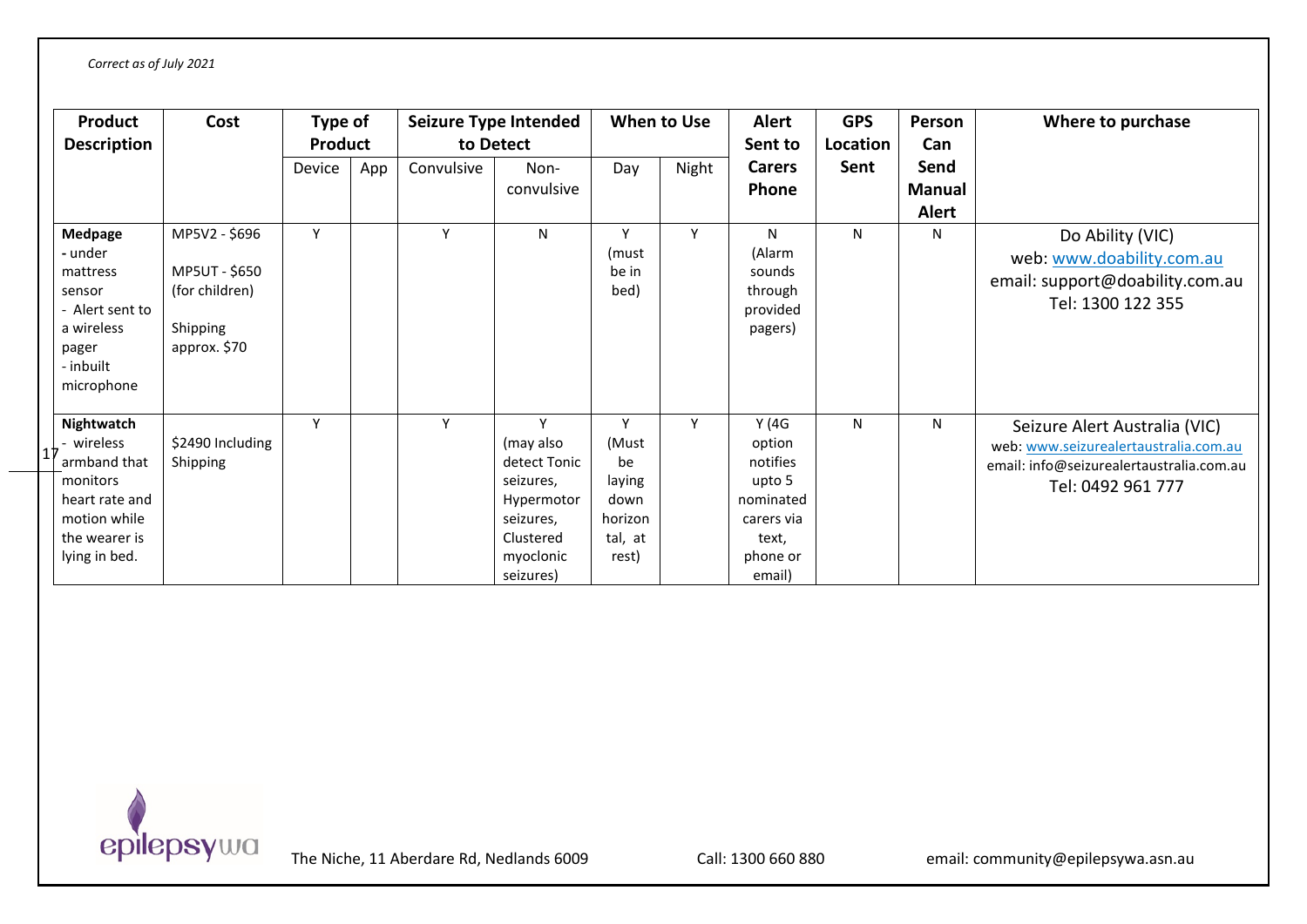| Correct as of July 2021                                                                                                                                       |                                                                                                                                            |                           |     |                                                   |                                                   |                             |             |                                |                        |                                       |                                                                                                                                                    |
|---------------------------------------------------------------------------------------------------------------------------------------------------------------|--------------------------------------------------------------------------------------------------------------------------------------------|---------------------------|-----|---------------------------------------------------|---------------------------------------------------|-----------------------------|-------------|--------------------------------|------------------------|---------------------------------------|----------------------------------------------------------------------------------------------------------------------------------------------------|
| <b>Product</b><br><b>Description</b>                                                                                                                          | Cost                                                                                                                                       | Type of<br><b>Product</b> |     |                                                   | <b>Seizure Type Intended</b><br>to Detect         |                             | When to Use | Alert to<br><b>Carers</b>      | <b>GPS</b><br>Location | Person<br>Can                         | <b>Where to Purchase</b>                                                                                                                           |
|                                                                                                                                                               |                                                                                                                                            | Device                    | App | Convulsive                                        | Non-<br>Convulsive                                | Day                         | Night       | Phone                          | Sent                   | Send<br><b>Manual</b><br><b>Alert</b> |                                                                                                                                                    |
| Sami - The<br><b>Sleep Activity</b><br><b>Monitor</b><br>- Infrared<br>camera<br>monitors sleep<br>activity. AV<br>info sent to an<br>app.                    | \$650 (camera<br>only)<br>$$1490 -$<br><b>Standard Sami</b><br>3 Kit<br>\$1990 - JB<br><b>Edition SAMi-3</b><br>iPad Kit<br>Shipping: free | Y                         | Y   | Y                                                 | N                                                 | Y<br>(must<br>be in<br>bed) | Y           | N<br>(Alert sent<br>to tablet) | N                      | N                                     | Sami Alert Australia (VIC)<br>www.samialertaustralia.com.au/shop<br>email: info@samialertaustralia.com.au<br>Tel: 0492 961 777                     |
| Owlet<br><b>Monitor Duo</b><br>- tracks baby's<br>$\cdot$ <sup>8</sup> heart rate &<br>oxygen levels<br>- streams live<br>video and<br>audio to your<br>phone | - \$649.99 (both<br>the sock and<br>the camera)<br>- \$449.99 sock<br>only<br>$-$ \$249.99<br>camera only                                  | Y                         | Y   | Y (If there's<br>an increase<br>in heart<br>rate) | Y (If there's<br>an increase<br>in heart<br>rate) | Y<br>(When<br>asleep)       | Υ           | Y                              | N                      | N                                     | Owlet Care (VIC)<br>web: www.owletcare.com.au<br>email: customercare-aus@owletcare.com<br>Tel: 03 8512 0888<br>Monday – Friday<br>9am – 5pm (AEST) |

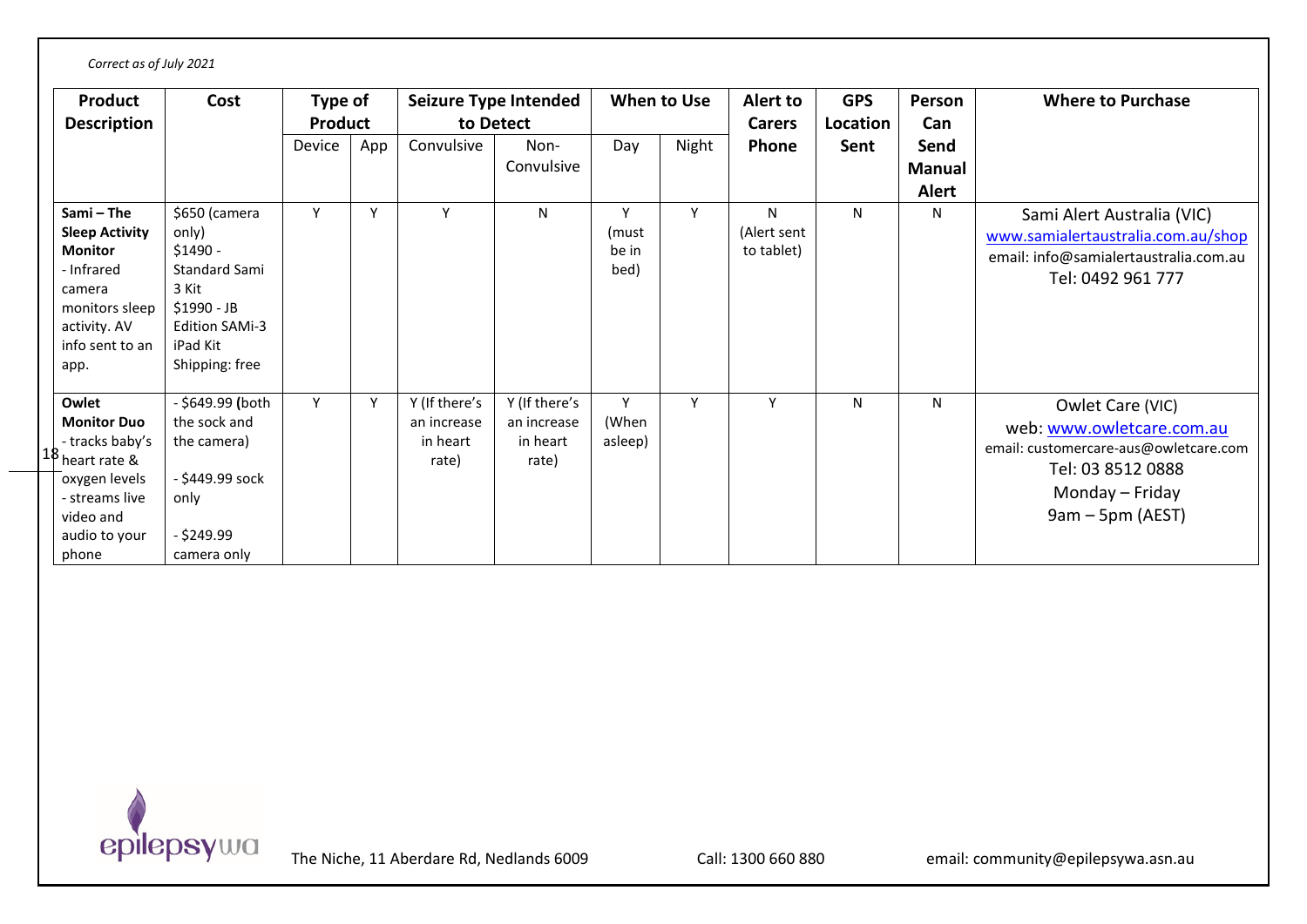| Product<br><b>Description</b>                                                                                                                                                                                            | Cost                                                                                                                                                                                                                                                          | Type of<br><b>Product</b> |     | Seizure Type Intended<br>to Detect |                    | When to Use |       | <b>Alert</b><br>Sent to | <b>GPS</b><br>Location                     | Person<br>Can                              | Where to purchase                                                                                                                                                                 |
|--------------------------------------------------------------------------------------------------------------------------------------------------------------------------------------------------------------------------|---------------------------------------------------------------------------------------------------------------------------------------------------------------------------------------------------------------------------------------------------------------|---------------------------|-----|------------------------------------|--------------------|-------------|-------|-------------------------|--------------------------------------------|--------------------------------------------|-----------------------------------------------------------------------------------------------------------------------------------------------------------------------------------|
|                                                                                                                                                                                                                          |                                                                                                                                                                                                                                                               | Device                    | App | Convulsive                         | Non-<br>convulsive | Day         | Night | <b>Carers</b><br>Phone  | Sent                                       | Send<br><b>Manual</b><br><b>Alert</b>      |                                                                                                                                                                                   |
| <b>SeizAlarm</b><br>- An iPhone<br>and Apple<br>Watch app<br>which alerts<br>emergency<br>contacts<br>automaticall<br>y when<br>seizure-like<br>motion is<br>detected or<br>manually if a<br>.g<br>Person<br>needs help. | Free App<br>Monitoring and<br>Alert Service<br>\$14.99 USD/<br>\$20 AUD /<br>month or<br>\$149.99 USD/<br>\$201 AUD / year                                                                                                                                    |                           | Y   | Y                                  | N                  | Y           | Y     | Y                       | Y                                          | Y                                          | The Apple Store (The App Store)<br>https://apps.apple.com/app/apple-<br>store/id978475280?mt=8<br>Tel: 13 36 22<br>Monday - Friday 9am - 9pm<br>Weekends 9am - 6pm<br><b>AEST</b> |
| <b>Smart</b><br>Watch<br>Inspyre<br>A movement<br>detection<br>and alerting<br>monitoring<br>app.                                                                                                                        | <b>Activation Fee:</b><br>USD20/\$26.96 AUD<br>Plus annual service<br>fee<br>Android Bronze-<br>US119/\$160aud<br>Silver<br>US239/\$322aud<br>Gold<br>US479/\$646aud<br>iOS_Bronze<br>USD179/\$241aud<br>Silver<br>USD359/\$484aud<br>Gold<br>USD559/\$754aud |                           | Y   | Y                                  | N                  | Y           | Y     | Y                       | Y<br>(with<br>silver and<br>gold<br>plans) | Y<br>(with<br>silver<br>and gold<br>plans) | <b>Smart Monitor (US Based)</b><br>web: www.smart-monitor.com<br>email: info@smart-monitor.com<br>Tel: +1 408 754 1695                                                            |